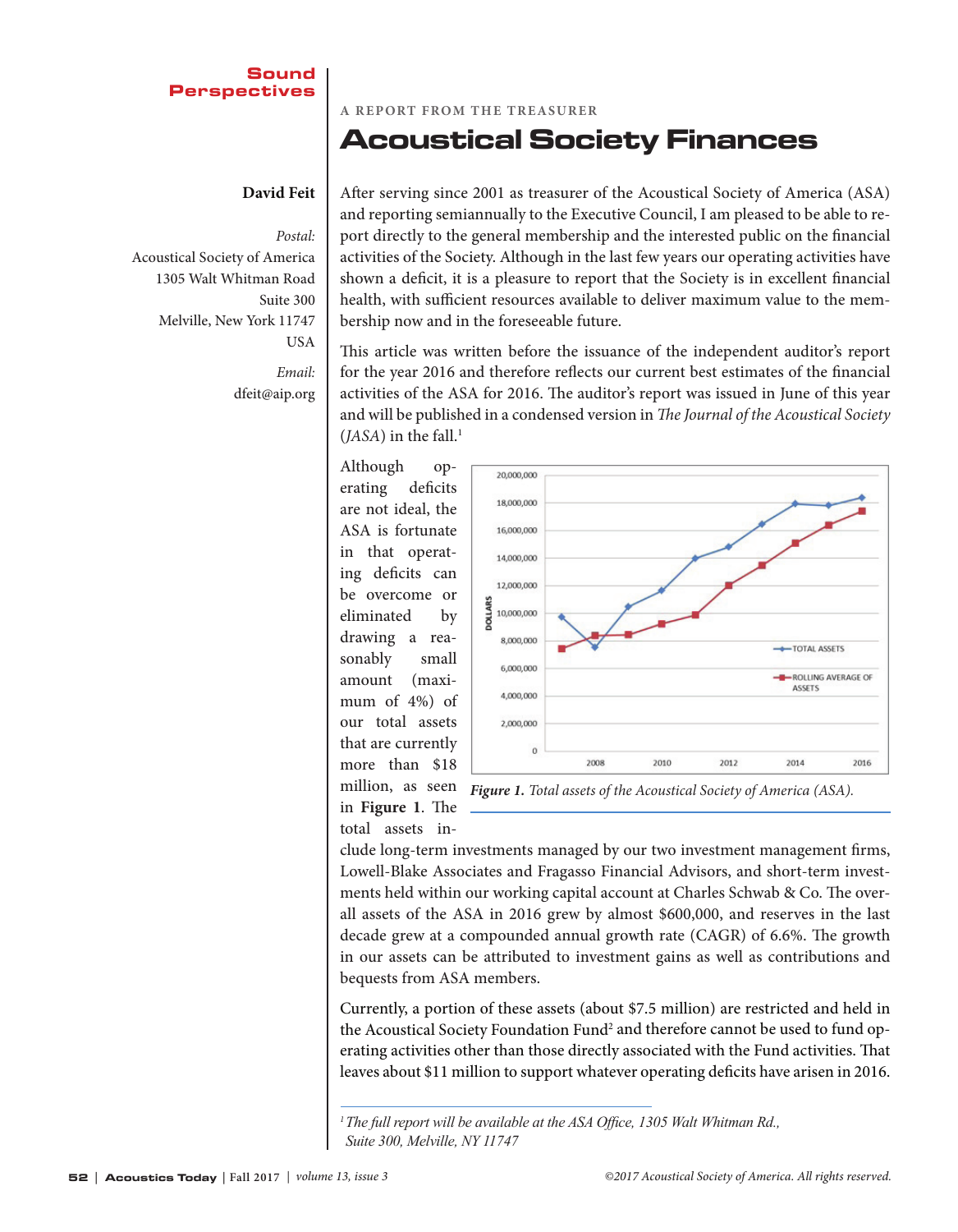Also shown in **Figure 1** (**red curve**) is a rolling average of the reserves of the previous three years. Because the reserves grew at a CAGR of 6.6%, it is quite reasonable each year to add to our operating budget a 4% transfer reserve subsidy (as approved by the Executive Council) in the budgeting process of the ASA. By doing this, the ASA is better able to keep membership dues and meeting registration fees under control.



*Figure 2. Revenue versus expense of the ASA.*

**Figure 2** shows the total revenue (operating revenue plus a 4% reserve subsidy) versus expense for the years 2007 to 2016. Aside from the years 2008 and 2013 to 2016, the ASA has achieved a reasonable surplus regarding total revenue versus expense. But going forward, it is apparent that without increasing revenues and by continuing to subsidize programs, using the reserves of the ASA to offset meetings, standards, and outreach expenses will ultimately lead to a deterioration of the financial position of the ASA.

The ASA derives its operating revenues from (1) membership dues, (2) *JASA* publication (including journal subscriptions and publication charges from authors and members), (3) meeting registration fees, (4) standards (including sales of standards and organizational member dues), (5) sales of books and publication royalties, and (6) assets released from restrictions. (Note that none of the contributions to the Acoustical Society Foundation Fund go to operating revenues.) A 10-year history of operating revenues is shown in Figure 3. The major revenue source of the ASA is JASA publication (about \$2.5 million per year, most of which is derived from library subscriptions) that has been relatively flat over the 10-year period. The nonmember subscription



*Figure 3. Revenue sources.*

numbers have been decreasing 3-5% per year, but we typically increase subscription rates by about 5% per year, an obviously untenable solution.

**Figure 4** shows total expenses for the same 10-year history. These include (1) *JASA* publication charges, (2) standards development and publication, (3) meeting organizing charges, (4) finance and administrative costs associated with ASA operations, (5) "other" that includes outreach and special project programs, *Acoustics Today*, and books. Note that the meeting's revenue and expenses dramatically changed in 2008, 2012, and 2013. In 2008 and 2012, the meetings were held in Paris and Hong Kong, respectively, and for both these meetings, the finances were not handled by the ASA. In 2013, the spring meeting was held in Montreal and there was a very large attendance (over 2,000 attendees), resulting in unusually large revenues and expenses.

Using 2015 as an example (the last available audited results), the ASA total operating revenue was \$4,324,764 and net expenses were \$4,945,356, resulting in an operating deficit of \$620,592. As mentioned earlier, the unrestricted reserves as of December 2015 were about \$13.5 million, and a 4% draw on the unrestricted reserves is reasonable without adversely affecting the principal. In this case, the draw amounted to \$540,000, which was close to covering the 2015 operating deficit.

Looking at **Figures 3** and **4**, we see that for 2015, *JASA* publication was the principal source of revenue, \$2,465,311 or about 57% of operating revenue, and the largest expense was \$1,240,173 or about 25% of operating expenses, resulting in a surplus of \$1,225,138. This *JASA* surplus helped subsidize the net losses in the other cost centers. Such surpluses have existed for many years, but as we look to the future, there is concern that this may not continue in the years to come as publication models change.

A review of program revenues over the last decade shows that income has been relatively flat (Figure 3). Therefore,

*<sup>2</sup>See the* Sound Perspectives *article in this issue by Carl Rosenberg regarding the Foundation Fund.*